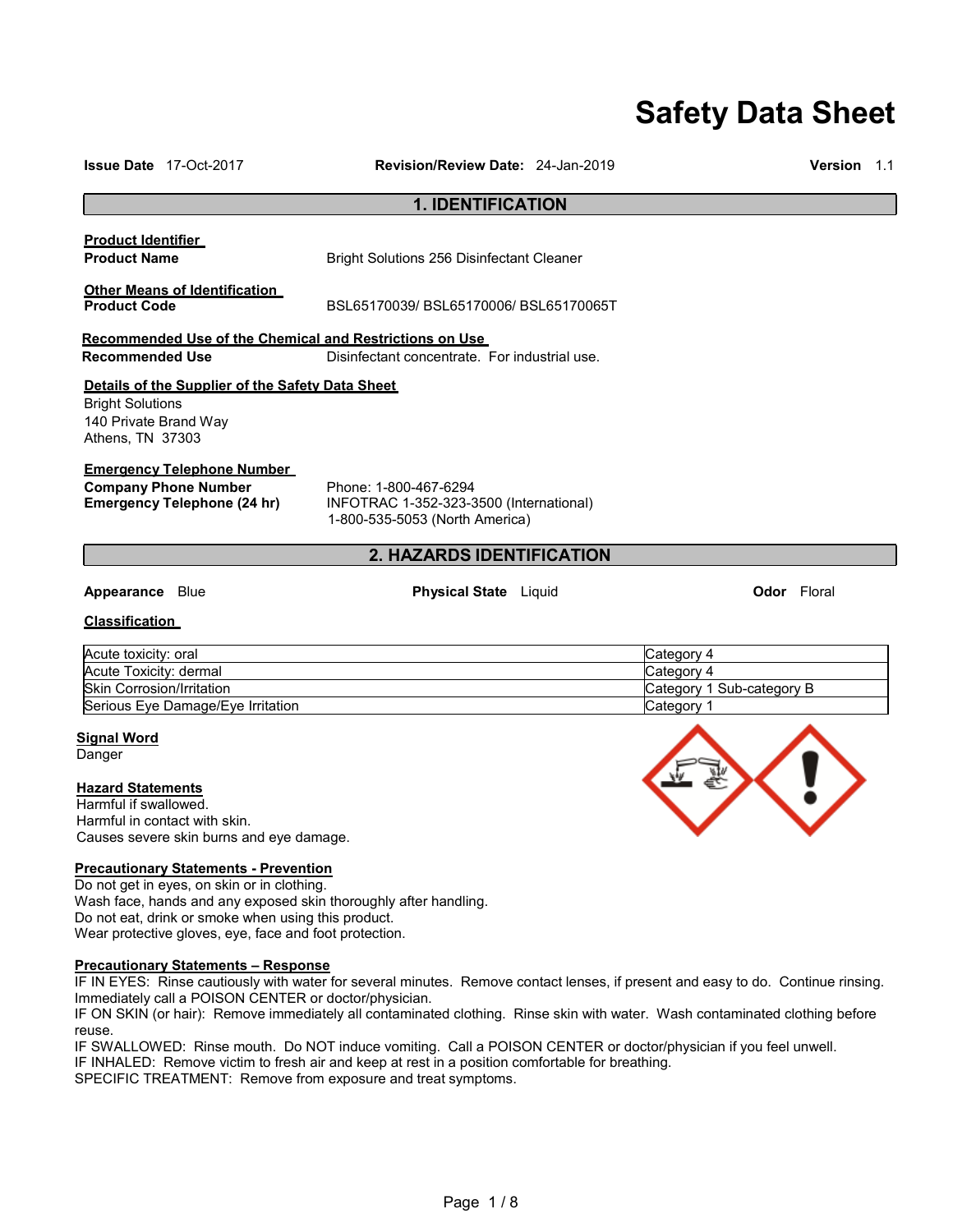#### **Bright Solutions 256 Disinfectant Cleaner Revision/Review Date:** 24-Jan-2019

#### **Precautionary Statements - Storage**

Keep container tightly closed. Keep only in original container.

#### **Precautionary Statements - Disposal**

Dispose of contents/container to an approved waste disposal plant.

#### **Other Hazards**

None known.

#### **Unknown Acute Toxicity**

None known.

#### **Product AT USE DILUTION**

**GHS Classification: Serious Eye Damage/Eye Irritation-Category 2 Sub-category B Signal Word: Warning Pictogram: None Hazard Statements: Causes eye irritation. Prevention: Wash affected areas thoroughly after handling. Response: IF IN EYES: Rinse cautiously with water for several minutes. Remove contact lenses if present and easy to do. Continue rinsing. If eye irritation persists: Get medical attention. Disposal: No other specific measures identified. Other Hazards: None known.**

## **3. COMPOSITION/INFORMATION ON INGREDIENTS**

| <b>Chemical Name</b>                    | <b>CAS No</b> | Weight-% |
|-----------------------------------------|---------------|----------|
| Water                                   | 7732-18-5     | 60-100   |
| Alkyl Dimethyl Benzyl Ammonium Chloride | 68424-85-1    | 7-9      |
| Octyl Decyl Dimethyl Ammonium Chloride  | 32426-11-2    | $6 - 8$  |
| Dioctyl Dimethyl Ammonium Chloride      | 5538-94-3     | $3 - 5$  |
| Didecyl Dimethyl Ammonium Chloride      | 7173-51-5     | $3 - 5$  |
| Tetrasodium EDTA                        | 64-02-8       | $3 - 7$  |
| Nonylphenoxypolyethoxyethanol           | 68412-54-4    | 1-5      |

\*\*If Chemical Name/CAS No is "proprietary" and/or Weight-% is listed as a range, the specific chemical identity and/or percentage of composition has been withheld as a trade secret.\*\*

## **Product AT USE DILUTION**

**No hazardous ingredients in reportable quantities are present in the product.**

#### **4. FIRST-AID MEASURES**

| <b>First Aid Measures</b>                  |                                                                                                                                                                                                                 |
|--------------------------------------------|-----------------------------------------------------------------------------------------------------------------------------------------------------------------------------------------------------------------|
| <b>Eye Contact</b>                         | Immediately flush eyes with water for 15-20 minutes, while holding eyelids open.<br>Remove contact lenses, if present, after the first 5 minutes, then continue rinsing eye.<br>Seek medical attention at once. |
| <b>Skin Contact</b>                        | Take off contaminated clothing. Rinse skin immediately with plenty of water for 15-20<br>minutes. Seek medical attention if irritation develops or persists.                                                    |
| <b>Inhalation</b>                          | If symptoms are experienced, move victim to fresh air. Seek medical attention if respiratory<br>irritation develops or if breathing becomes difficult.                                                          |
| Ingestion                                  | Do NOT induce vomiting. Do not give anything by mouth to an unconscious person.<br>Rinse mouth with water. Seek medical attention.                                                                              |
| <b>Most Important Symptoms and Effects</b> |                                                                                                                                                                                                                 |
| <b>Symptoms</b>                            | Causes burns to the eyes and skin.                                                                                                                                                                              |
|                                            | Indication of Any Immediate Medical Attention and Special Treatment Needed                                                                                                                                      |
| <b>Notes to Physician</b>                  | Treat symptomatically. Probable mucosal damage may contraindicate the use of gastric                                                                                                                            |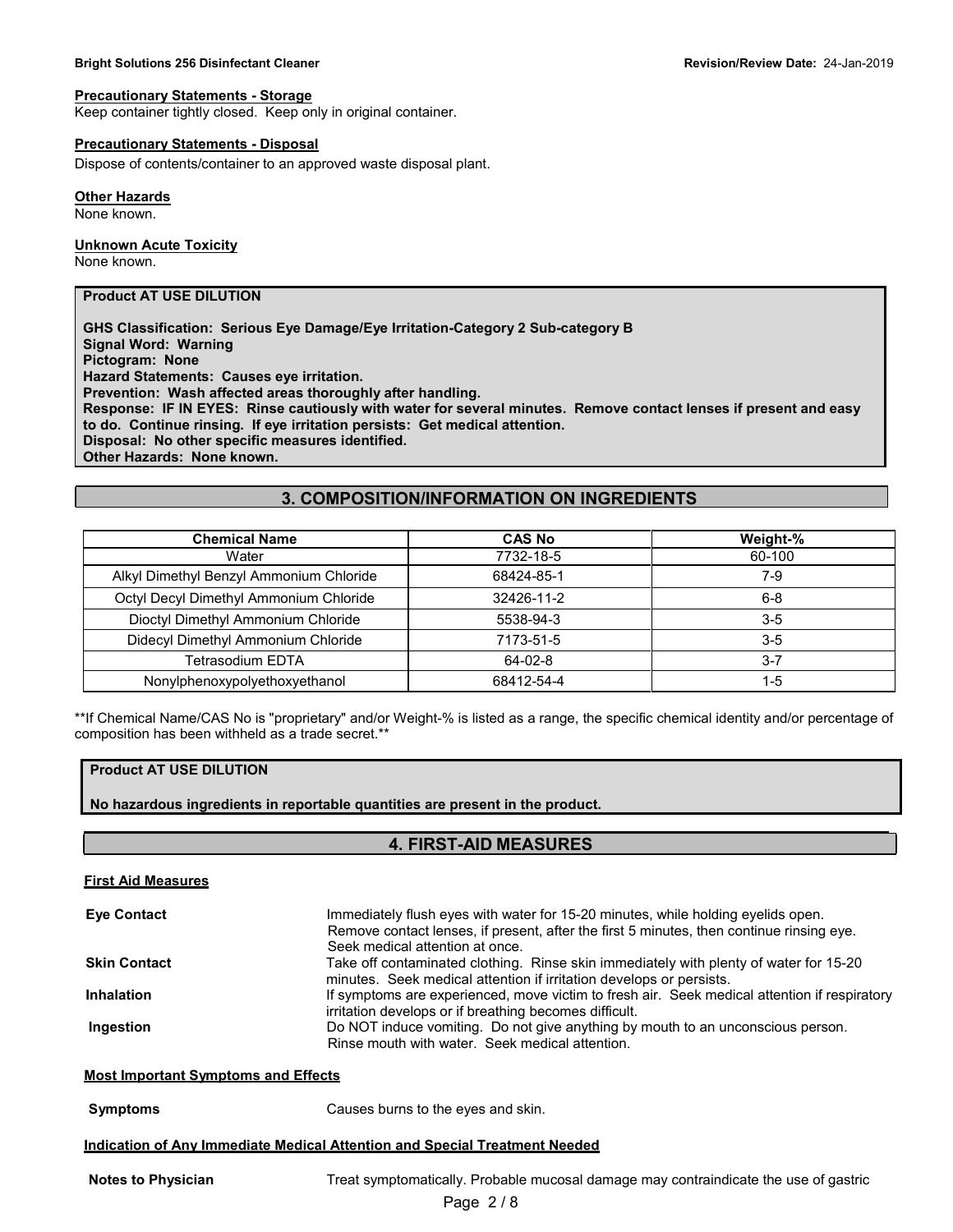lavage.

#### **Product AT USE DILUTION**

**Eye Contact: Rinse with water for several minutes. Remove contact lenses, if present and easy to do. Continue rinsing. Get medical attention if irritation persists. Skin Contact: Rinse with water for a few minutes. Get medical attention if irritation persists. Inhalation: No special measures required. Treat symptomatically. Ingestion: Get medical attention if symptoms occur.** 

## **5. FIRE-FIGHTING MEASURES**

#### **Suitable Extinguishing Media**

Water spray (fog). Carbon dioxide (CO2). Water. Foam.

#### **Unsuitable Extinguishing Media**

Not determined.

#### **Specific Hazards Arising from the Chemical**

Irritating and toxic gases or fumes may be released during a fire.

#### **Hazardous Combustion Products**

Carbon monoxide and carbon dioxide, and toxic chloride vapors.

#### **Protective Equipment and Precautions for Firefighters**

As in any fire, wear self-contained breathing apparatus pressure-demand, MSHA/NIOSH (approved or equivalent) and full protective gear.

## **6. ACCIDENTAL RELEASE MEASURES**

#### **Personal Precautions, Protective Equipment and Emergency Procedures**

| <b>Personal Precautions</b>      | Wear protective clothing as described in Section 8 of this safety data sheet.                                                                                                                                                                            |
|----------------------------------|----------------------------------------------------------------------------------------------------------------------------------------------------------------------------------------------------------------------------------------------------------|
| <b>Environmental Precautions</b> | Prevent from entering into soil, ditches, sewers, waterways and/or groundwater. See<br>Section 12, Ecological Information. See Section 13, Disposal Considerations, for additional<br>information. See Section 12 for additional Ecological Information. |
|                                  |                                                                                                                                                                                                                                                          |

#### **Methods and Material for Containment and Cleaning Up**

| <b>Methods for Containment</b> | Prevent from spreading or entering drains, ditches or rivers by using sand, earth, or other<br>appropriate barriers.                                                |
|--------------------------------|---------------------------------------------------------------------------------------------------------------------------------------------------------------------|
| <b>Methods for Clean-Up</b>    | Contain and collect with an inert absorbent and place into an appropriate container for<br>disposal. Rinse area with clean water and dry before permitting traffic. |

## **Product AT USE DILUTION**

**Personal Precautions: Use personal protective equipment as required. Environmental Precautions: Avoid contact of large amounts of spilled material and runoff with soil and surface waterways.**

**Methods for Clean Up: Use a water rinse for a final clean-up.**

## **7. HANDLING AND STORAGE**

#### **Precautions for Safe Handling**

**Advice on Safe Handling** Handle in accordance with good industrial hygiene and safety practice. Use personal protection recommended in Section 8. For industrial and commercial use only. Avoid contact with skin, eyes or clothing.

#### **Conditions for Safe Storage, Including Any Incompatibilities**

**Storage Conditions** Keep container tightly closed and store in a cool, dry and well-ventilated place. Protect from freezing. Keep out of the reach of children.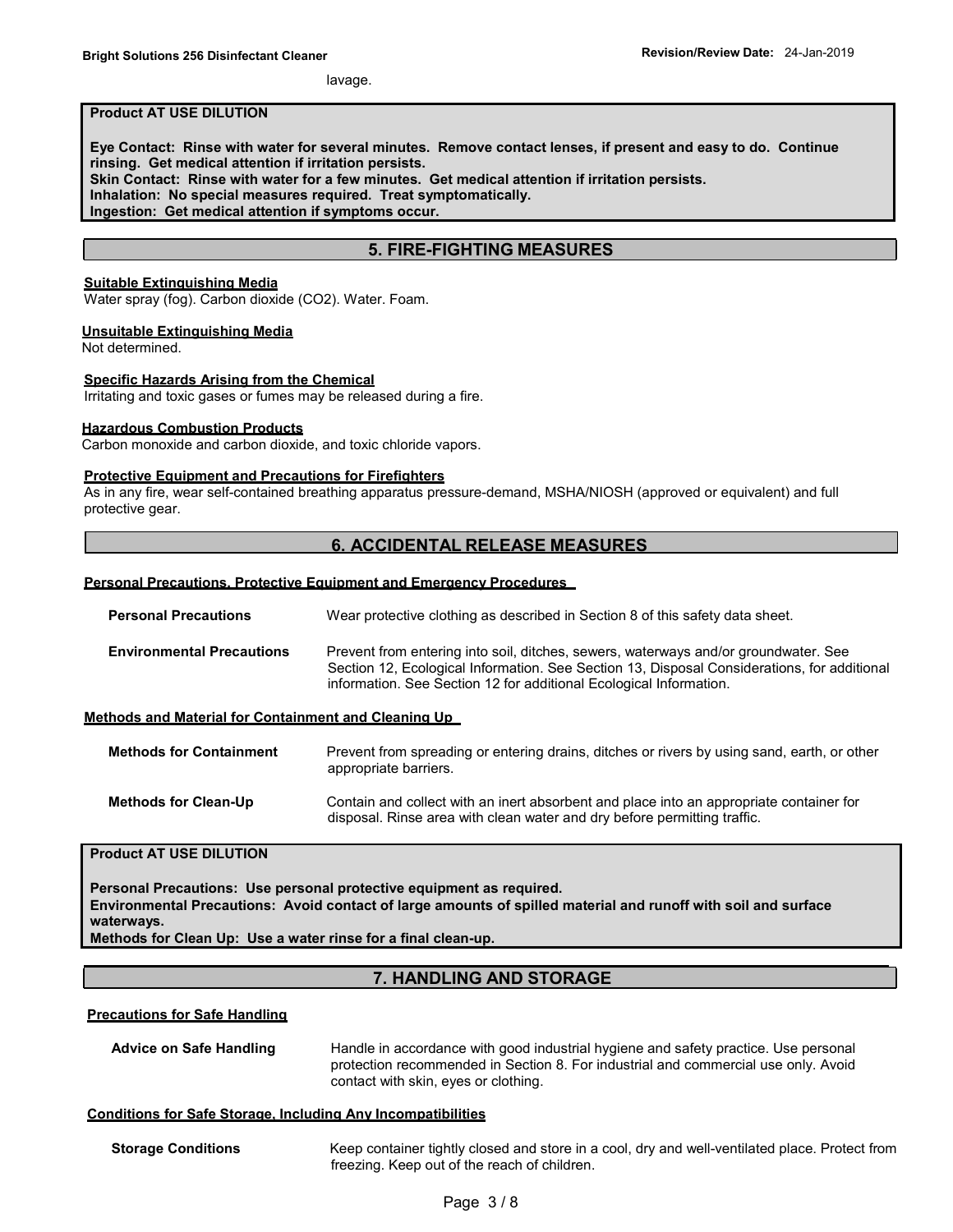**Incompatible Materials** None known based on information supplied.

## **Product AT USE DILUTION**

**Handling and Storage: Wash thoroughly after handling. Keep out of reach of children.**

## **8. EXPOSURE CONTROLS/PERSONAL PROTECTION**

#### **Exposure Guidelines**

| Chemical<br>Name | <b>\CGIH</b><br>.<br>^C<br>.<br>┄ | OCUA DEI | <b>SH IDLH</b><br><b>NIO</b><br>ISH |
|------------------|-----------------------------------|----------|-------------------------------------|
| Not reportable   |                                   |          |                                     |

#### **Appropriate Engineering Controls**

**Engineering Controls** Ensure adequate ventilation, especially in confined areas. Good general room ventilation (equivalent to outdoors) should be adequate under normal conditions. Eyewash stations. Showers.

#### **Individual Protection Measures, such as Personal Protective Equipment**

| <b>Eye/Face Protection</b>      | Eye protection should be used when splashing may occur.                               |
|---------------------------------|---------------------------------------------------------------------------------------|
| <b>Skin and Body Protection</b> | Wear protective gloves when handling this product.                                    |
| <b>Respiratory Protection</b>   | Under normal conditions, respirator is not normally required. Avoid breathing vapors. |

#### **General Hygiene Considerations** Handle in accordance with good industrial hygiene and safety practice.

## **Product AT USE DILUTION**

**Engineering Controls: Good general room ventilation should be adequate. Eye Protection: Wear glasses or goggles when exposure may occur. Skin and Body Protection: Wear protective gloves when handling this product. Respiratory Protection: No protective equipment is needed under normal use conditions. General Hygiene Considerations: Handle in accordance with good industrial hygiene and safety practice.**

## **9. PHYSICAL AND CHEMICAL PROPERTIES**

#### **Information on Basic Physical and Chemical Properties**

| <b>Physical State</b><br>Appearance<br>Color                                                                                   | Liquid<br>Clear<br>Blue |                                                                             | Odor<br><b>Odor Threshold</b> | Floral<br>Not determined |
|--------------------------------------------------------------------------------------------------------------------------------|-------------------------|-----------------------------------------------------------------------------|-------------------------------|--------------------------|
| <b>Property</b><br>pH (concentrate)<br><b>Melting Point/Freezing Point</b><br><b>Boiling Point/Boiling Range</b>               |                         | <b>Values</b><br>$6.0 - 6.5$<br>Approximately 32°F<br>Approximately 212°F   | Remarks • Method              |                          |
| <b>Flash Point</b><br><b>Evaporation Rate</b><br><b>Flammability (Solid, Gas)</b><br><b>Upper Flammability Limits</b>          |                         | >210°F (>99°C)<br>Not determined<br>Liquid-not applicable<br>Not applicable | Pensky Martin Closed Cup      |                          |
| <b>Lower Flammability Limit</b><br><b>Vapor Pressure</b><br><b>Vapor Density</b><br><b>Specific Gravity</b>                    |                         | Not applicable<br>Not determined<br>Not determined<br>1.01                  |                               |                          |
| <b>Water Solubility</b><br><b>Solubility in other solvents</b><br><b>Partition Coefficient</b>                                 |                         | Completely soluble<br>Not determined<br>Not determined                      |                               |                          |
| <b>Auto-ignition Temperature</b><br><b>Decomposition Temperature</b><br><b>Kinematic Viscosity</b><br><b>Dynamic Viscosity</b> |                         | Not determined<br>Not determined<br>Not determined<br>Not determined        |                               |                          |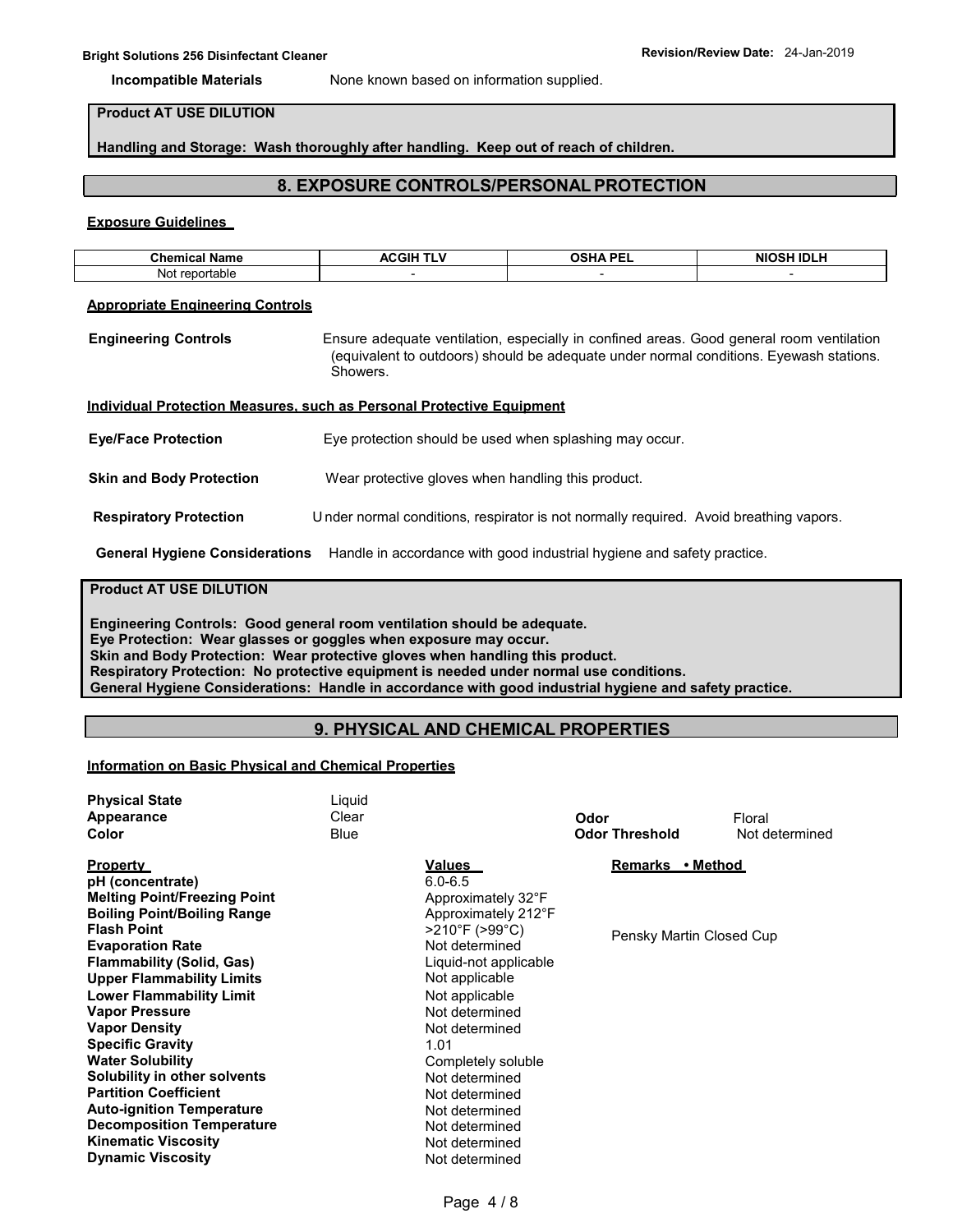#### **Explosive Properties Oxidizing Properties**

**Product AT USE DILUTION**

**Physical State: Liquid Color: Light blue to colorless Odor: Floral pH: 6.5-7.0**

## **10. STABILITY AND REACTIVITY**

Not an explosive Not determined

#### **Reactivity**

Not reactive under normal conditions.

#### **Chemical Stability**

Stable under recommended storage conditions.

#### **Possibility of Hazardous Reactions**

None under normal processing.

#### **Hazardous Polymerization**

Hazardous polymerization does not occur.

#### **Conditions to Avoid**

Keep out of reach of children. Keep from freezing. Keep away from heat and strong oxidizing agents.

#### **Incompatible Materials**

Strong oxidizing agents (may result in fire), reducing agents.

#### **Hazardous Decomposition Products**

Thermal decomposition may produce carbon monoxide, carbon monoxide, and toxic chloride vapors.

## **11. TOXICOLOGICAL INFORMATION**

#### **Information on Likely Routes of Exposure**

| <b>Product Information</b> |                                                                                      |
|----------------------------|--------------------------------------------------------------------------------------|
| <b>Eye Contact</b>         | Avoid contact with eyes.                                                             |
| <b>Skin Contact</b>        | Avoid contact with skin.                                                             |
| <b>Inhalation</b>          | Avoid breathing vapors or mists.                                                     |
| Ingestion                  | Do not taste or swallow.                                                             |
| <b>Chronic Effects</b>     | Ingestion of ethanol by pregnant women can cause reproductive toxicity to the fetus. |

## **Product AT USE DILUTION**

**Causes eye irritation.**

**No data available for the teratogenicity, mutagenicity, or reproductive toxicity of this product. No data available to designate the product as causing specific target organ toxicity through repeated exposure. No data available to designate product as an aspiration hazard.** 

**Information on likely routes of exposure: Eye contact: Causes eye irritation. Symptoms may include irritation, watering, redness. Skin contact: No known significant effects or critical hazards. Ingestion: No known significant effects or critical hazards. Inhalation: No known effects.**

#### **Component Information**

## Page 5 / 8 **Chemical Name Oral LD50 Dermal LD50 Inhalation LC50**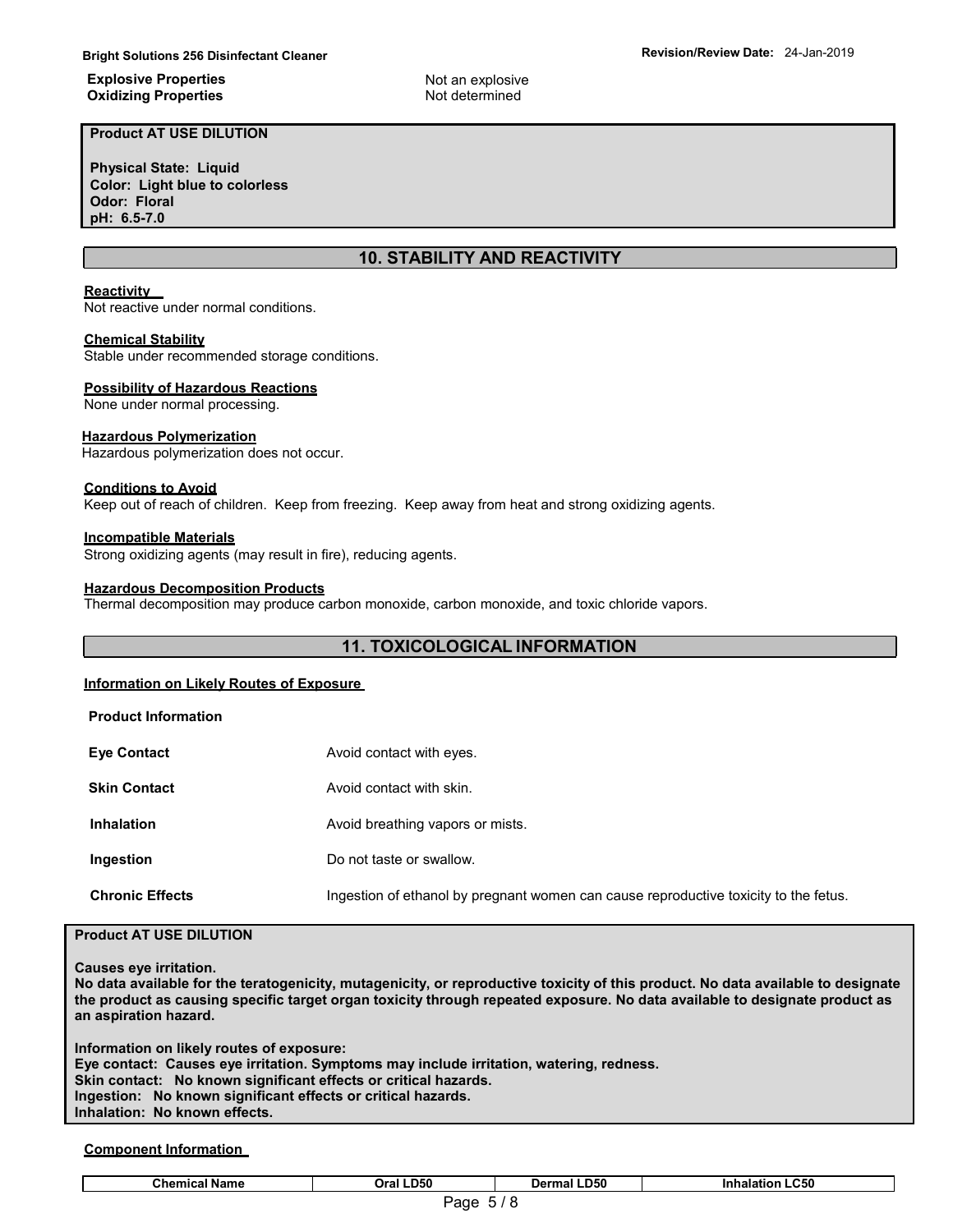## **Bright Solutions 256 Disinfectant Cleaner Revision/Review Date:** 24-Jan-2019

| Produ<br>as a whole | 809<br>) mg/kg<br>$\cdot$ | 2000ma/ka<br>$\ddot{\phantom{1}}$ |  |
|---------------------|---------------------------|-----------------------------------|--|
|                     |                           |                                   |  |

#### **Information on Physical, Chemical and Toxicological Effects**

**Symptoms** Please see section 4 of this SDS for symptoms.

#### **Delayed and Immediate Effects as well as Chronic Effects from Short and Long-Term Exposure**

**Carcinogenicity** This product does not contain any carcinogens or potential carcinogens as listed by OSHA, IARC or NTP.

#### **Numerical Measures of Toxicity**

Not determined

| <b>Product AT USE DILUTION</b> |                      |                |                    |                        |  |  |
|--------------------------------|----------------------|----------------|--------------------|------------------------|--|--|
|                                | <b>Chemical Name</b> | Oral LD50      | <b>Dermal LD50</b> | <b>Inhalation LC50</b> |  |  |
|                                | Product as a whole   | $> 5000$ mg/kg | >52000mg/kg        |                        |  |  |

## **12. ECOLOGICAL INFORMATION**

#### **Ecotoxicity Component Information**

| <b>Chemical Name</b>                        | Algae/aquatic plants | Fish            | <b>Toxicity to</b><br>microorganisms | <b>Crustacea</b>         |
|---------------------------------------------|----------------------|-----------------|--------------------------------------|--------------------------|
| Quaternary Ammonium Chlorides<br>Blend      |                      | 320µg/L (96hr)  |                                      | 94µg/L (48hr)            |
| Tetrasodium EDTA<br>64-02-8                 | -                    | >500mg/L (96hr) | $>100$ mg/L                          | >100mg/L (48hr)          |
| Nonylphenoxypolyethoxyethanol<br>68412-54-4 |                      | 129mg/L (96hr)  |                                      | 14mg/L (48hr)            |
| Citric Acid<br>77-92-9                      |                      | 404-706mg/L     |                                      | $\overline{\phantom{0}}$ |

## **Persistence/Degradability**

Not expected to persist.

#### **Bioaccumulation**

Not expected to bioaccumulate.

**Mobility** Not determined

#### **Other Adverse Effects**

Not determined

## **13. DISPOSAL CONSIDERATIONS**

#### **Waste Treatment Methods**

| <b>Disposal of Wastes</b>     | Pesticide wastes are acutely hazardous. Improper disposal of excess pesticide, spray<br>mixture or rinsate is a violation of Federal law. If these wastes cannot be disposed of<br>by use according to label instructions, contact your State Pesticide or Environmental<br>control agency, or the Hazardous Waste Representative at the nearest EPA Regional<br>Office for quidance. |
|-------------------------------|---------------------------------------------------------------------------------------------------------------------------------------------------------------------------------------------------------------------------------------------------------------------------------------------------------------------------------------------------------------------------------------|
| <b>Contaminated Packaging</b> | Disposal should be in accordance with applicable regional, national and local laws and<br>regulations.                                                                                                                                                                                                                                                                                |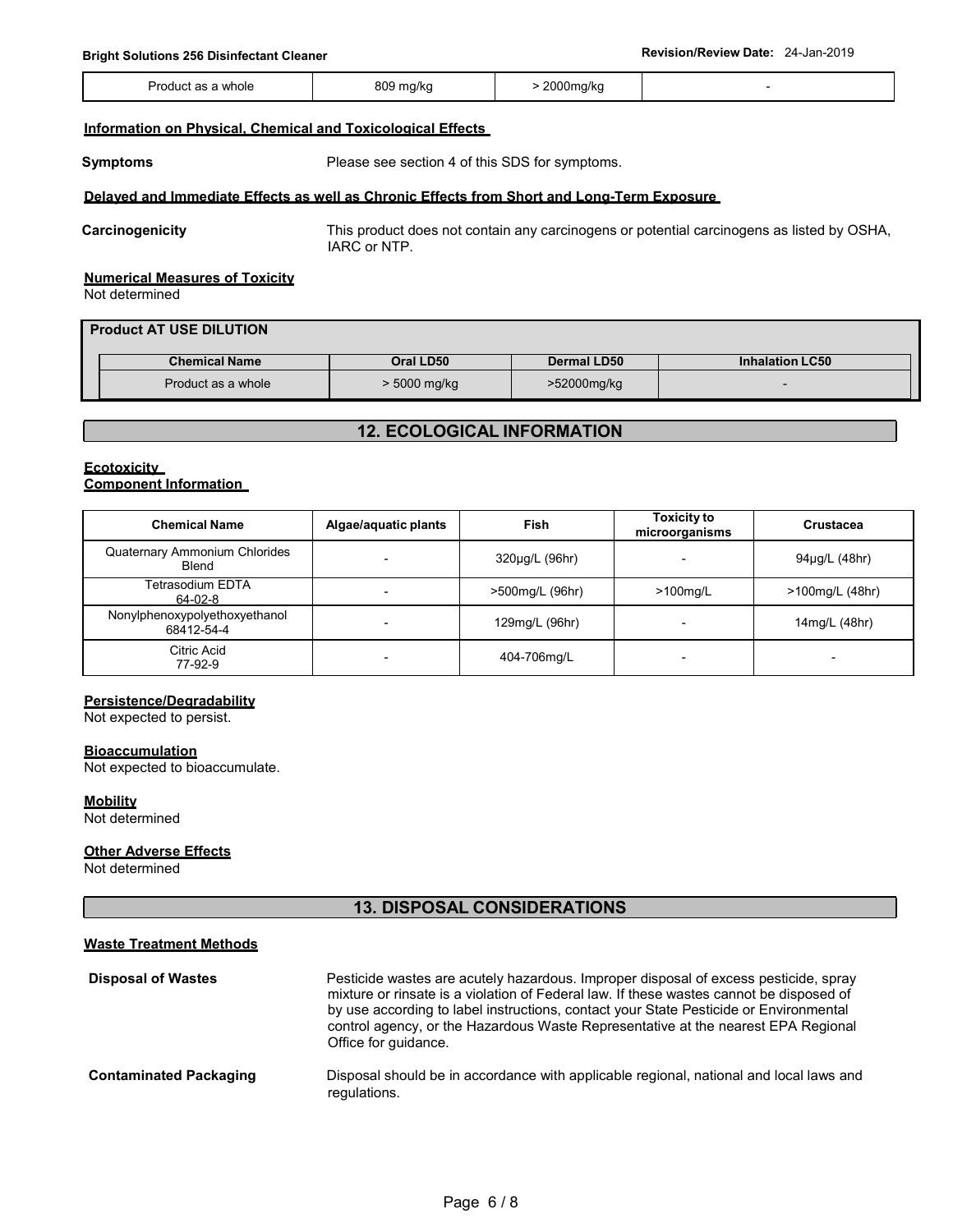| Pesticide wastes are acutely hazardous. Improper disposal of excess pesticide, spray<br>mixture or rinsate is a violation of Federal law. If these wastes cannot be disposed of<br>by use according to label instructions, contact your State Pesticide or Environmental<br>control agency, or the Hazardous Waste Representative at the nearest EPA Regional<br>Office for quidance. |
|---------------------------------------------------------------------------------------------------------------------------------------------------------------------------------------------------------------------------------------------------------------------------------------------------------------------------------------------------------------------------------------|
| Diluted product can be flushed to sanitary sewer                                                                                                                                                                                                                                                                                                                                      |
| Discard empty container in trash or offer for recycling                                                                                                                                                                                                                                                                                                                               |
|                                                                                                                                                                                                                                                                                                                                                                                       |

## **14. TRANSPORT INFORMATION**

| <u>Note</u> | Please see current shipping paper for most up to date shipping information, including<br>exemptions and special circumstances.        |
|-------------|---------------------------------------------------------------------------------------------------------------------------------------|
| <u>DOT</u>  | UN1903, Disinfectant Liquid Corrosive, NOS (Quaternary Ammonium Compound), 8, PGIII                                                   |
|             | 49 CFR §173.154 (Exemption)*: This product can ship as a "Limited Quantity" if packaged<br>containers < 1.3 gallons. (Non-Hazardous). |
| <u>IATA</u> |                                                                                                                                       |

#### **IMDG**

## **Product AT USE DILUTION**

**Not intended for transport.**

## **15. REGULATORY INFORMATION**

#### **International Inventories**

Canada – Domestic Substances List (DSL) All ingredients are listed or exempt. TSCA (Toxic Substances Control Act) All ingredients are listed or exempt.

#### **Legend:**

*TSCA - United States Toxic Substances Control Act Section 8(b) Inventory DSL/NDSL - Canadian Domestic Substances List/Non-Domestic Substances List*

#### **US Federal Regulations**

## **CERCLA**

None Listed

#### **SARA 311/312 Hazard Categories**

Immediate (Acute) Health, Delayed (Chronic) Health, Immediate Fire.

#### **SARA 313**

Section 313 of Title III of the Superfund Amendments and Reauthorization Act of 1986 (SARA). This product does not contain any chemicals which are subject to the reporting requirements of the Act and Title 40 of the Code of Federal Regulations, Part 372

#### **CWA (Clean Water Act)**

None known.

#### **US State Regulations**

None known

#### **U.S. State Right-to-Know Regulations**

The following ingredients appear on various state right to know lists and/or California's Proposition 65 List:

| - - -<br>- -<br>AL - --- | $C_{\text{max}}$<br>.<br>$\sim$<br>. |  |
|--------------------------|--------------------------------------|--|
| Nor 1<br>بمثعنا<br>.     |                                      |  |

AZ- Arizona Ambient Air Quality Guidelines **Internative Contaminate- Carcinogenic** IL- Illinois Toxic Air Contaminate- Carcinogenic

CT- Connecticut Hazardous Air Pollutants MA-Massachusetts Right to Know List